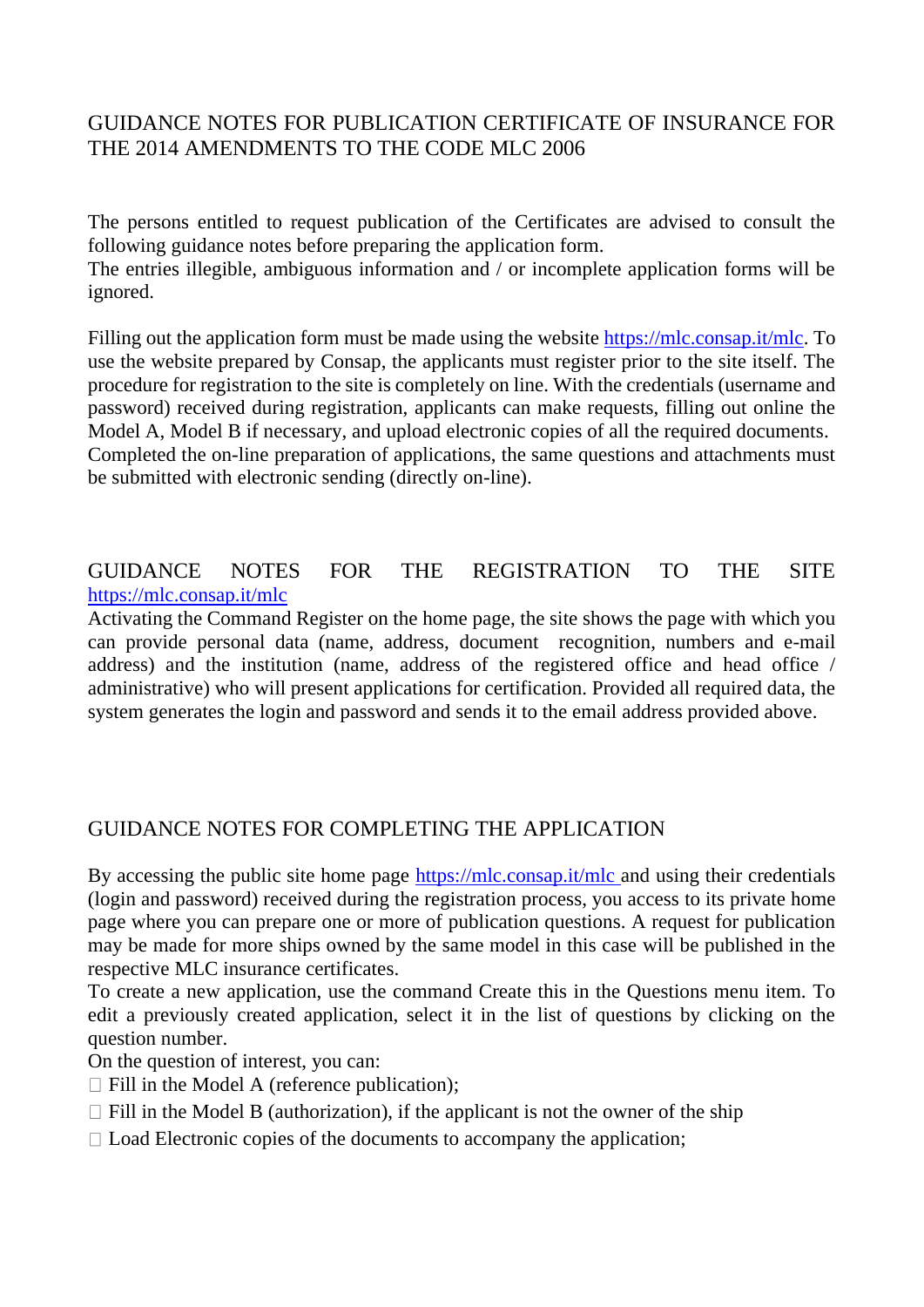$\Box$  electronically Submit the completed application and all its attachments to Consap. The submission of the application is only possible if all required and all required attachments are loaded. Once the application has been forwarded to Consap, you cannot edit it.

Compilation of the Model A

To compile the Model A, press the corresponding button Question - New question. The system has a mask with which it is possible to indicate:

 $\Box$  The applicant (natural or legal person):

 $\Box$  The registered owner of the ship (natural or legal person), to be filled in if it is different from above;

 $\Box$  The list of ships for which it requires the publication of MLC insurance certificates.

The persons entitled to request publication of MLC certificates.

Applications for publication of MLC certificate in addition to the registered owner of the ship also the owner who has not yet obtained the registration, the owner, the bareboat charterer, the agent of the vessel, the trustee and manager of a ship (arts. 3:07 of the decree of the Ministry of Economic Development of 20 December 2012):

**For registered shipowner means** the person identified as the owner of the ship registry in the registration of the same or the registered owner of the ship in accordance with art. 1, par. 4, the Bunker Oil Convention;

**For Shipowner means** the person who operate the ship referred to in Articles 265 and following of the Code of Navigation or the operator of the ship pursuant to art. 1, par. 3, the Bunker Oil Convention;

**For conductor of the ship bareboat means** which is the subject of the contract in art. 376 of the Navigation Code, or the bareboat charter party contract pursuant to art. 1, par. 3, the Bunker Oil Convention;

**For Raccomandatario ship means** the person who exercises the profession governed by the Law of 4 April 1977 n. 135, entered into the register kept by the Chamber of Commerce, Industry, Handicraft and Agriculture and is responsible of the owner, the owner, the bareboat charterer or manager of a ship;

**To Mandatory means** the person authorized to act on behalf of the shipowner in accordance with articles. 1703-1730 of the Civil Code

**For Ship Manager**: The person who is part of a ship management contract or a ship management contract pursuant to art. 1, par. 3, the Bunker Oil Convention;

If the request for publication of the certificate is submitted by a person other than the registered owner of the ship, they shall be indicated in the fields provided the name and address of the registered office of the owner of the ship. Under the terms of the Conventions registered owners are legally responsible if their vessels are not adequately insured and certified. The request for certificate publication will indicate, in fact, as Annex of the Convention, the name of the registered owner that must match that shown on MLC certificates.

### Vessel's Details

Each application may cover one or more ships.

In the application, the name of the ship, the IMO number, registration number (letters or numbers), and port of registry must be the same as those shown on MLC certificates.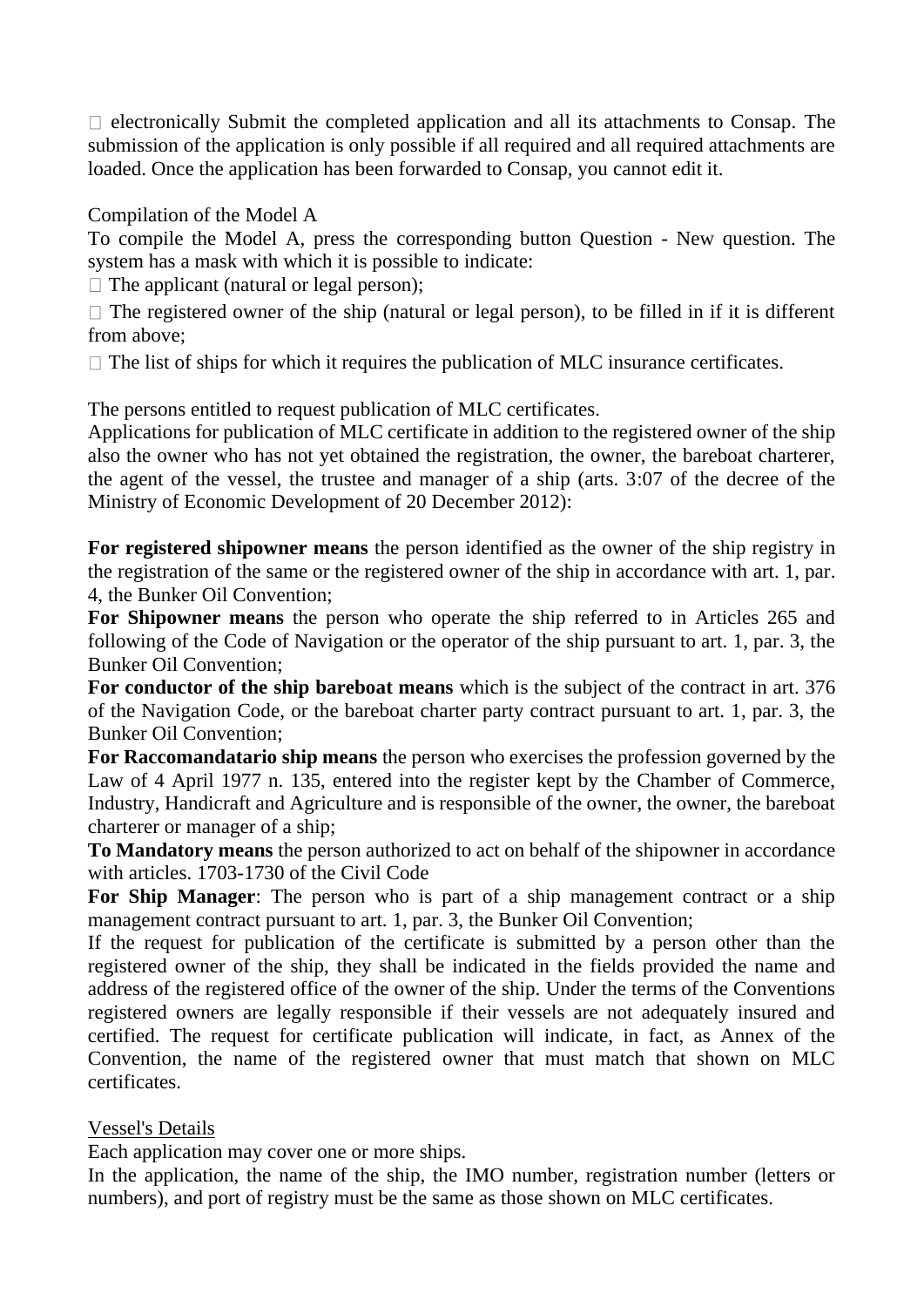**The ship's flag state** It indicates the state of the ship. Consap has enabled the publication of MLC certificates for ships with Italian flag and those vessels registered in a State which is not part of the bunker oil and CLC Conventions.

It is important to indicate the IMO number in the instance; This number is known as the permanent and unique identification code composed by the three letters of the acronym of the International Maritime Organization and 7 figures, released by the IMO for vessels of more than 100 GT. The IMO number must be indicated in the application also in the case of ship is not registered in the international register specifying the conventional value "0000000". insurance or financial guarantee

As required by the MLC Convention, the ship's owner is obliged to conclude an insurance contract or to acquire other financial security for the fulfillment of obligations concerning the release of the financial security referred to in the Standard A.4.21 par.1 (b) of Rule 4.2 (responsibility of the Owner to illness, injury or death) and the Standard A.2.5.2 of Rule 2.5 paragraph 2 of the Owner responsible for the costs of return) of the code of ILO Convention MLC 2006, as amended as a result of the Amendments approved on June 11, 2014.

Evidence of the guarantee must be given in the form of MLC certificates that may be issued by an insurance company or a financial institution.

The applicant must indicate what kind of insurance or financial guarantee has been issued in the application and return the name and registered address of the person who issued it, stating in the case of insurance company the address of the branch that issued the certificates MLC. The warranty period may not exceed 12 months.

### Billing

Pressing the command Manage billing and shipping information, the system displays a screen where you can enter all the data necessary to Consap for the issuance of the invoice amount that the applicant must pay. The bill, once it has been issued by Consap, will be made available to the applicant on the website associated with the application. Of the invoice date will be notified to the applicant through a special e-mail message. It should be noted that the applicant is required to print the invoice received on paper for its accounting in recording.

### Attachments

The application shall be accompanied by:

 $\Box$  electronic copy of the MLC certificates (Rule 4.2 and Rule 2.5), attesting to the issuance of the insurance or financial guarantees for the vessel for which you require the publication of certificates issued by a P & I clubs;

 $\Box$  electronic copy of the proof of payment of the certificate fee of  $\epsilon$  100.00 plus VAT if due, for each ship to be published;

Moreover, if the request for publication of the insurance certificate for the purposes of the 2014 Amendments to the Code MLC 2006 are issued by a non-entity agreement with Consap, the applicant must attach to the instance also electronic copies of the following documents:

a) a copy of the financial statements of the last three non-contracted entity exercises, duly certified, including the report of the auditing firm, in electronic format;

b) documentation, issued in the previous twelve months by an independent rating agencies and internationally recognized on the rating assigned non-contracted entity or its reinsurers in electronic format;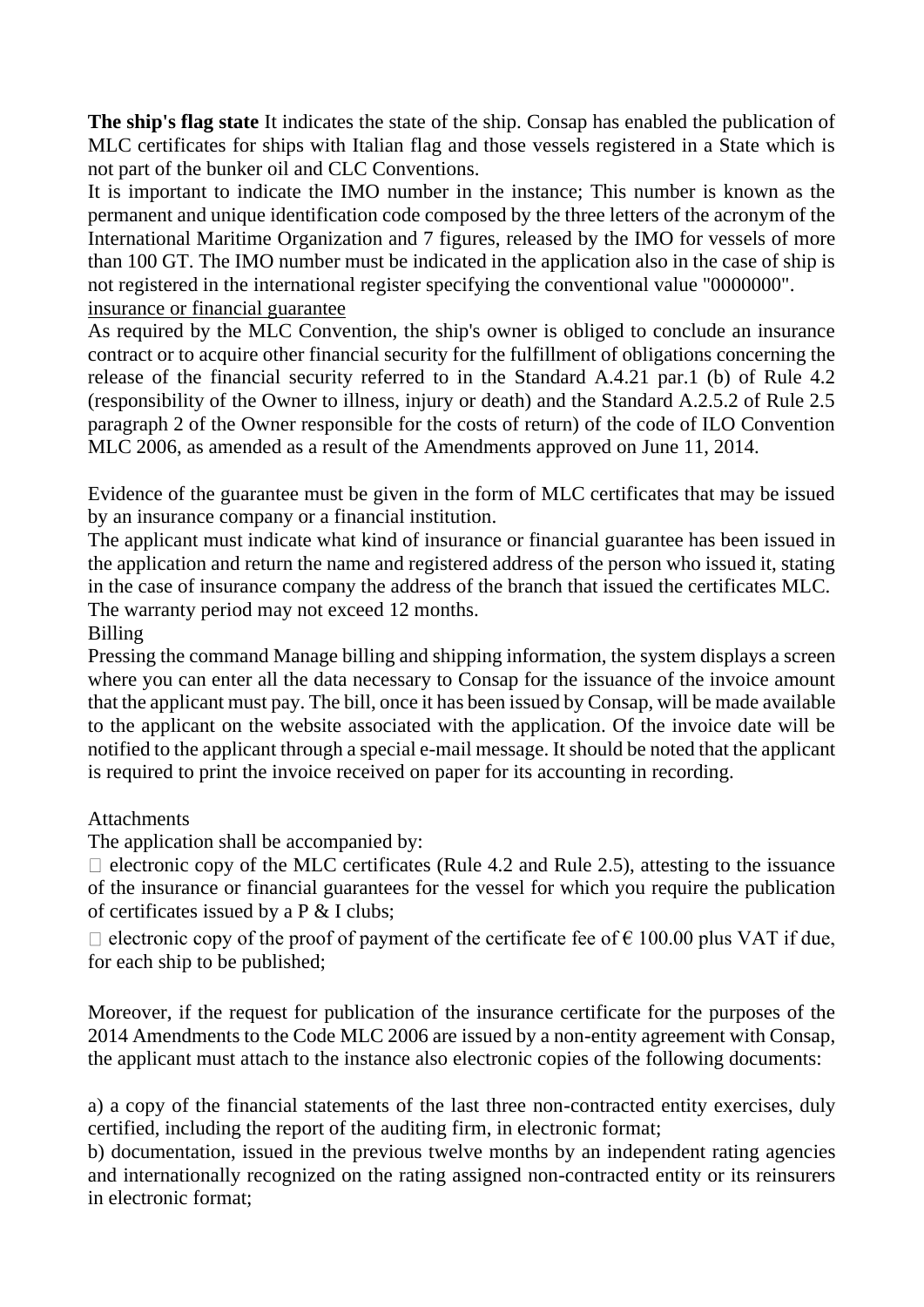c) appropriate documentation, issued by the competent authority of the State in which the organization is not an agreement has its registered office or operating the effect that the same body is allowed to carry out insurance or financial, in electronic format;

The private, non-agreement must also be promptly sent to Consap the paper original of the insurance certificate for the purposes of the 2014 Amendments to the MLC 2006 Code.

Upon completion of formal audits performed Consap if the findings above were positive, proceed to publication of the MLC Certificates. If the findings above are not successful, Consap requires interested clarifications and possible additions of missing data, and in the absence of such responses or non-exhaustive answers, communicates the negative results to the subject that has sent the certificates and the register the vessel is registered.

Electronic copies of these documents must be uploaded into the system using the appropriate button Add attachment.

### GUIDANCE NOTES FOR THE RETURN OF DEMAND A CONSAP

Once all the models and electronic copies of the attachments have been downloaded into the system, you can submit your question Consap pressing the button Send questions. The execution of this command transfers the application and all of its attachments to Consap. The system generates a receipt of shipment and sends it to the email address of the applicant. From this point on is no longer any changes on the demand and its attachments can make.

# TERMS AND CONDITIONS OF ISSUE OF THE CERTIFICATE

The instance Rejection of publication of Certificates

Certificates will not be published MLC if it was not possible to make a formal check on matching of data provided by regulations.

Also it will not be allowed an application for publication if it is not possible to find the payment of the cost of the certificate.

### Cancellation of certificates published in the Register

If for any reason the loss is notified - before the expiry of the validity period indicated in the insurance guarantee - the effectiveness of the insurance or other financial security which the Certificates relate, it will proceed to the registration of such new evidence

### The Responsibilities of the applicant publishing certificate

It is the responsibility of the person requesting the publication of the certificates provide for the submission of applications well in advance taking into account the time needed for tests of competence aimed at the publication of these.

### Responsibility of Consap

The Consap, in performing delegated tasks of assessment on the formal level and documentation of legal relationships in the field, is responsible only for the performance of about formal verification and publication of MLC Certificates and is exempt from any liability attributable to acts or acts or omissions in place by different parties, in previous or subsequent moments archiving of insurance certificates for deli Amendments MLC 2014 to 2006 Code. Consap and its employees, except in cases of fraud or negligence, are exempt from any liability for their acts when the same are the consequence of statements, declarations, documents false or containing incorrect information truths produced by the issuer of the